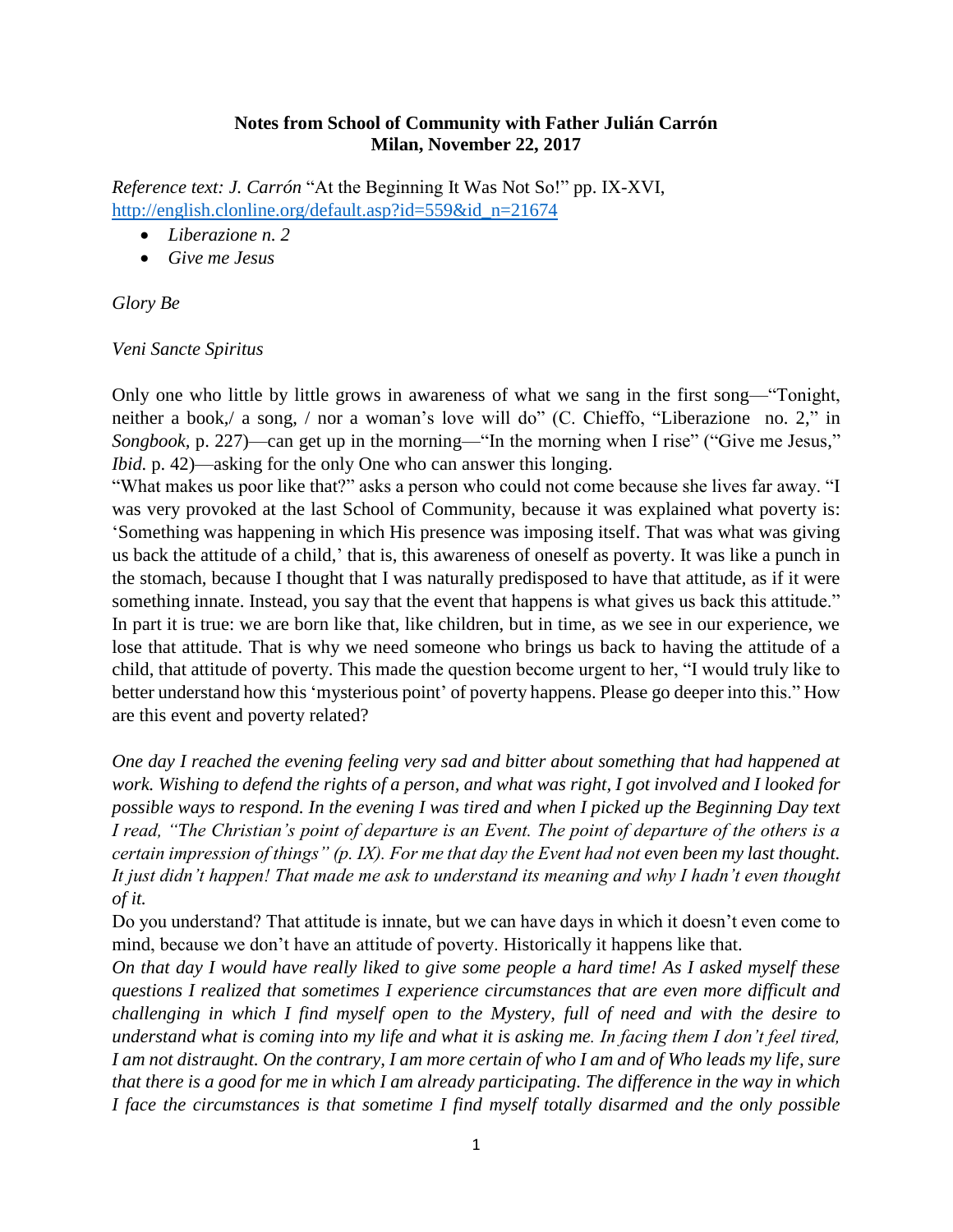*position is to ask. I am poor. In other cases, I already know what is right, what needs to be done and therefore I don't ask, quite the opposite, I don't even think about it until something happens that introduces another criterion, like reading Beginning Day. Having understood that helped me understand the meaning of poverty. I saw the relationship between poverty and Event. Only a soul in need, open, can recognize the Event that is happening now.*

It is interesting that we are starting to discover these things that we told each other at Beginning Day, and not just as formulas to be repeated, but as something meaningful for our lives. Why? Because in facing them—as you said—with this poverty, we face daily circumstances and challenges with a need. When instead we face the same circumstances without this openness, as something that we "already know," they tire us. This openness is crucial, because it helps us recognize when the Event is happening and when it isn't. We see a red light, some symptoms that something is not working. When this attitude of openness is present, "I am more certain of who I am and of Who leads my life." The question is how this poverty is given back to us—since, even if in a certain way it is innate, we lose it along the way. It is given back to us exactly as it happened to you during Beginning Day, which allowed a new gaze enter you.

Another person who lives abroad wrote to me about this point, telling me about what happens when one is defined by this Event. This person suffered a great injustice at work and a person who works with her noticed the new and different way in which she faced that situation. In fact, this person told her, "Ever since I saw how you reacted [a newness that one can see and touch isn't something that one imagines; I don't invent it, it isn't generated by me in the way I look at something. That coworker didn't have a particularly close relationship with her, but she saw how she reacted] I couldn't get it out of my head," even if she didn't understand why. Until at a certain point she realized why: she had everything, "Two beautiful daughters, a good companion for the journey, a certain financial wealth, health, travels, but I was missing something," something that the person who had struck her "had in spades." She had been surprised by that to the point of thinking that she was crazy. Then she wondered, "Am I really crazy?" And she answered herself, "No." Then our friend who wrote the letter began to develop a friendship with her, invited her to some School of Community assemblies on the Exercises, and afterwards gave her the Exercises booklet. Her coworker basically read it in one night, telling her that she hadn't been able to stop reading because "every word was just for me." Then she was invited to Beginning Day and everyone was struck by the change that was taking place in her. Even her students, in addition to her husband and friends, so much so that they were asking her, "What are you taking?!" Other friends began to follow her and also for our friend it was like a new beginning. What makes a person so different that she disrupts (a very beautiful verb that Fr. Giussani uses to describe what a change consists of) the environment to the point that everyone looks at her? That struck even our friend who generated the change. In fact, she writes, "This made me start over as well, it gives me the simplicity of the beginning, because it is contagious. I have the desire to be with her [her coworker], because I see Christ happening in her face, in her amazement, in her joy. It moves me, and it is contagious, so that when we get together I always go home singing, literally, and it is easy to say 'You.' It becomes easier and easier. The other day in the small group that goes over the content of School of Community we went there with one attitude and came out with another, all happy. It was evident that Christ was present there, that He was happening there and was affecting, 'infecting' us, He was happening in us because we were seeing Him as He was happening. One only needs to be there and look at Him. I perceive that, as you say in the text of the [Exercises]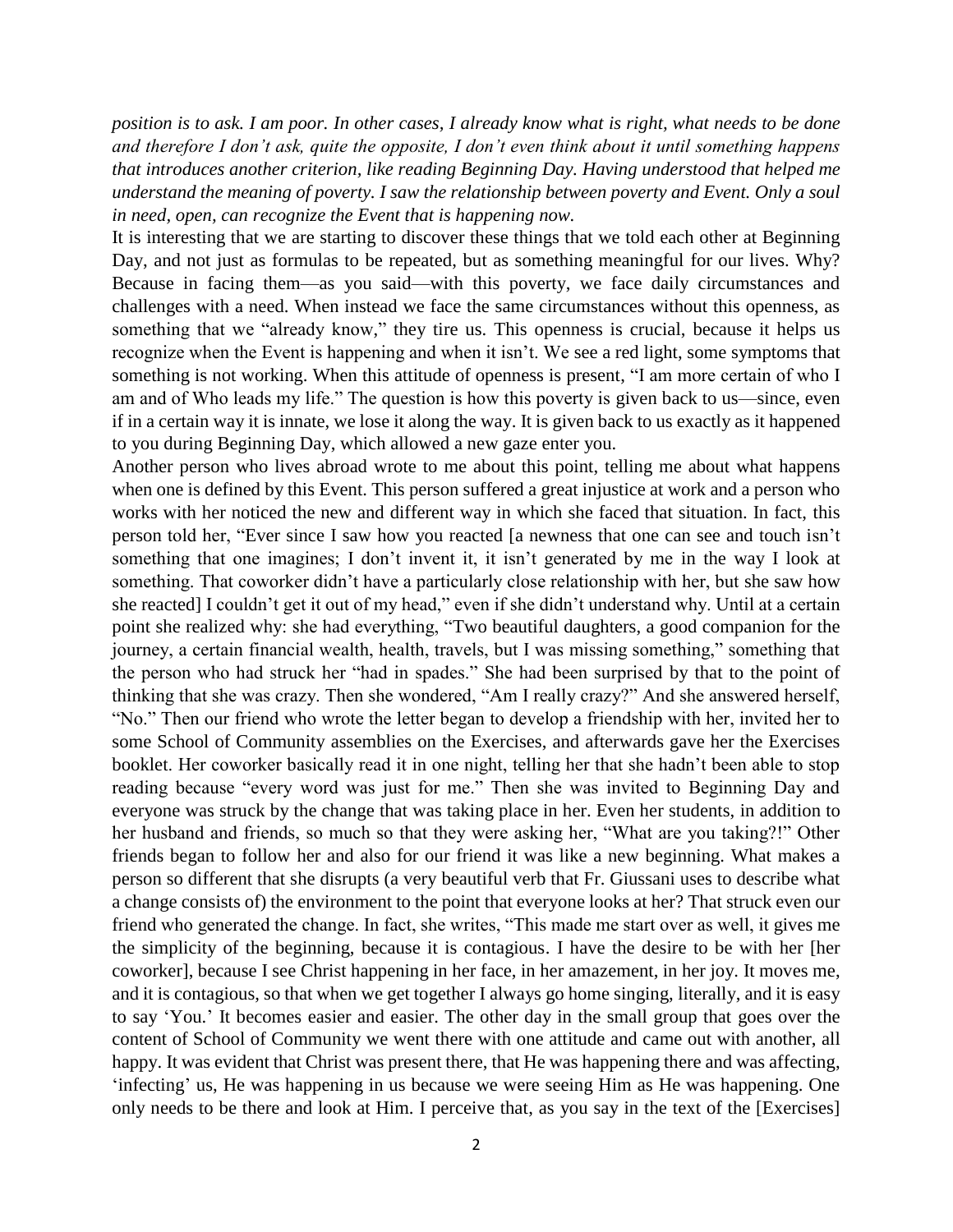booklet, we can have a different position before what happens [pay attention, because this is a crucial suggestion], as if we were saying, 'Good, how beautiful her beginning is!' and immediately afterwards we examined it, compared it with our own beginning, looking at it as if it were a step of a process, instead of looking at it for what it is [instead of looking at what is happening, instead of being amazed, we immediately shift, instead of identifying with what happens and remaining where it is happening. That is why it is often very easy to forget what happened]. How difficult it is [instead] to avoid being 'infected' if one looks at what is happening [Fr. Giussani says, "If one fixes his gaze—fixes it!—on His happening."]. It also reminds me of the phrase we know so well: 'Look every day for the faces of the Saints.' Which is very simple. At the beginning it was like that! This is what I wanted to tell you. In the background of my life there is always a happiness full of gratitude, no matter what happens, because in the relationship of love with Christ I already have everything, but the Lord gives me the opportunity to begin again, starting from the encounter with a teacher who turned up on the battlefield where they ripped me to shreds. This is huge. Amazing." We stay in reality to see this. We are "going forth" (as Pope Francis invites us to do) to see this. Because we are the ones who gain through what the Lord makes happen before us. It is contagious, isn't it?

### *Hi.*

### Who has "infected" you?

*My daughter. I am at the end of two rather difficult years and now when it seemed that things, serious things, were falling into place, we were hit by a financial hardship never experienced before. During this time, what gave me the strength to never quit entrusting myself to God, and above all to trust Him, has been my teenage daughter, who in facing the difficulty of fluctuating health conditions in the evening never stopped putting her fuchsia rosary next to her bed as if to remind me, as if to say, "Mom, in the evening let's entrust everything to Him in our prayers." I couldn't know what the Lord had in store for her, but it was something exactly for her. In school she met Student Youth [GS] and thanks to some teachers she truly experienced Jesus' embrace, she had a decisive encounter. In fact, when you fall in love with Jesus you lose your head, it is something unexplainable that I experience and live as a grace. Now, I too am starting to attend School of Community, pushed by this wonderful teenager who told me, "Mom, you must try the beauty that one lives with this companionship." What amazes me most now are these strong relationships of friendship that I saw and see with my own eyes. Actually, not just of friendship, but truly of brotherhood, and this strikes me deeply. Thus, I can only be grateful to the Movement for the fraternal embrace it offered my daughter and that I feel strongly also toward myself.*

Sometimes it is delivered directly to our own home! It is enough to recognize it. Yet, the question arises: is this an event, or sentimentality? As people often ask me: how can one recognize whether it is just a sentimental reaction (that in any case is always present in any event), or it is an Event? A person who could not attend tonight wrote me, "I recognize the Christian Event today only when I see in what is happening the unmistakable traits of Jesus, that is, when I recognize that what is happening is made possible by Jesus of Nazareth, born of Mary two thousand years ago, who died and rose again and is alive today. Otherwise [is He alive today because she says so? No!] that [what she sees happening] wouldn't be humanly possible. Also, it doesn't have to be something exceptional, it can be a simple gesture," but the point is that—even when trivial—it is so beyond what is possible for our human strength that is documents Jesus' unmistakable traits.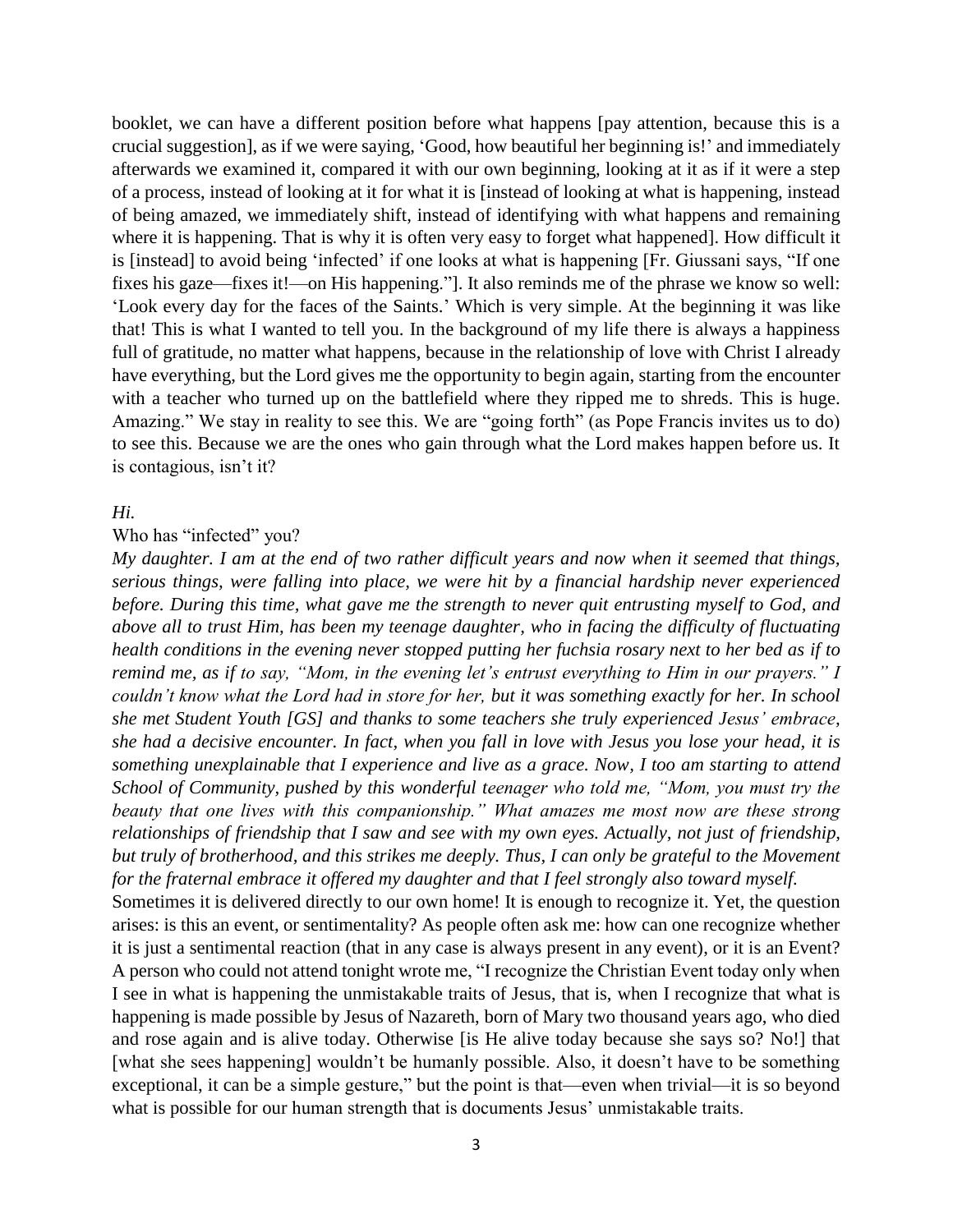*I want to thank you for the journey that you are helping me make, and in a few words I wanted to tell you how it is changing me. For awhile now my belonging to the Movement has changed the way in which I look at myself. Belonging to the Fraternity is becoming the deepest relationship I have, freeing me from abstract images, both mine and of the people around me. I am discovering that my identity truly passes through that belonging. In belonging to the Fraternity, I discover, unexpectedly, who I am, how I am made. For years I suffered deeply in order to conform to these images, both mine and of others, until at a certain point I met someone who spoke of me in a way that was commensurate to my desires. Thus, I realized that that was who I was, because I was described in a true way, without having to conform to anything and without censoring anything. The last time you strongly provoked me on the point of gladness, not so much because I don't see it in me, since I have a pretty sunny disposition, generally I am enthusiastic, but rather because often I don't do the work that you indicate to us, that is, getting to the origin of that gladness. The last time I realized that only if I do that work can Jesus become familiar to me: this is the greatest need I have, it is what I need most to be able to face what happens to me. In working on Beginning Day and after the last School of Community I was really moved as I understood once again that it is the relationship with Jesus that makes and defines me. The key and central point for me is to do this work, that is, to return to Him, because I need everything. When I return to Him and I truly ask Him to be happy and to do great things with this nothing that I am—because it is true that I am limited and inadequate, but I realize that I have become a bit complacent about being inadequate—I return to be present to myself, I return to be present and passionate, because I realize that I am wanted. The disasters that happen, the arguments, the things that I don't understand, become a bet on the fact that He wins over everything. I am amazed that this human position, this decision, is not a decision that one makes every day, but a work that one must do in every instant, always! There isn't a second in which I don't need Him completely.*

If we don't perceive this newness that Christ introduces into our life, we will not find an adequate reason to be a Christian. In fact, it is in that newness that one sees the human usefulness of faith. Because—as you said—one can really be a slave of one's own images, as if one had to conform to them. Instead, when one is freed of this slavery, what is it returned to him? Poverty. Finally, one is free of one's own images, finally one is free, because he is poor. This gives you a new gaze on yourself. It isn't something sentimental. Where do you see it? Because you discover more and more "unexpectedly, who I am." As you spoke you skipped a sentence that you had written to me, "Things have returned to speak to me," that is, the usual things speak to us. And, "I return to be present to myself." Try to generate all of this without the Event, and you will start to see that it is humanly impossible. That is why it amazes us when it happens. Thus, it makes it easier to say, "You," because it is said to someone who is present. Those unmistakable traits that are documented in a new way of living reality are the cultural newness.

*I was struck by a phrase of the Beginning Day text in point four, where you say, "The attitude to which Christ bore witness expresses all the cultural newness that He brought into the world. In order to understand this, you must recognize what was happening in the depths of Jesus' being" (p. IX). I ask you: what was happening in the depths of Jesus' being? What did you mean? This question doesn't arise from any spiritual or "intimistic" curiosity, but rather from a desire and the need to enter, to know ever more, this Mystery who makes everything.*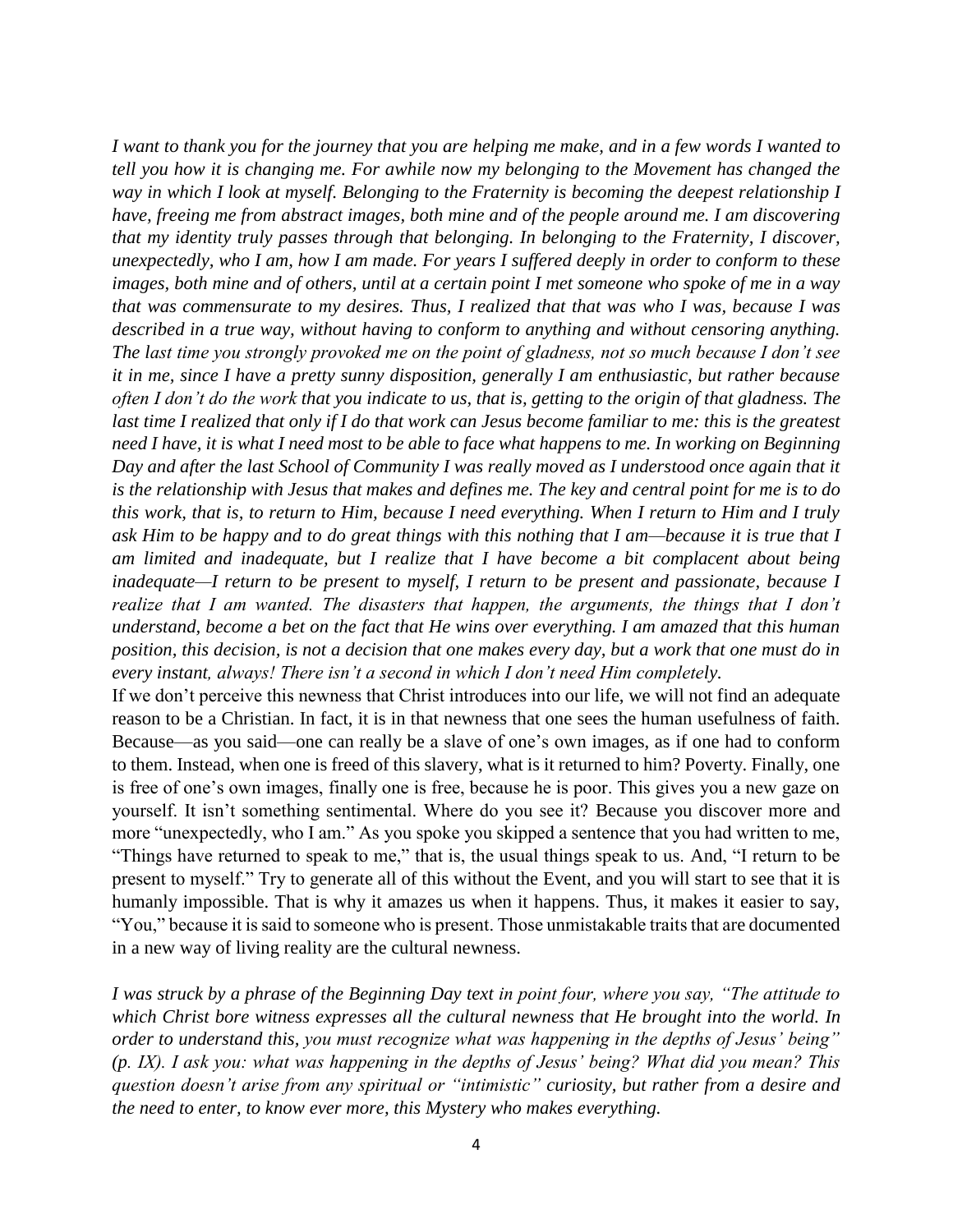#### Why did this question arise in you?

*Because Beginning Day and the last School of Community were the happening of His presence. You, Davide, and some of the other people who spoke were the instruments through which Christ became present, because you witnessed to what was happening to yourselves. It emerges that Christianity, as it was conceived, lived, and passed on by Fr. Giussani, is simple, not at all complicated. It is enough to welcome it, to recognize it, and it makes you breathe. "The Event" is not the old or new slogan of CL and it isn't even the object of reasoning or the development of a thought of mine. Jesus enters unexpectedly, all of a sudden, in my life and this generates in me an amazement, it generates my "Yes" to Him, it overcomes my daily distractions, it makes my heart jump. The heart: I think that a comparison with and verification by the heart of every instant are the essential steps needed to recognize Him. Nothing else is necessary. You often say that this is our best ally. Thank you for having invited us years ago to do this work on the heart—you stated that the heart is infallible, that we are the ones who cannot read it—a work that never ends. What happened at Beginning Day makes grow and become ever more essential in me the need for Him and my gratitude for this place. This urgent need doesn't end, but rather increases. Every circumstance, every relationship elicits this need. My question about the point on the depths of Jesus' being arises from this absolute need.*

Why did I mention it at Beginning Day? Exactly because of what the person who spoke before said. In fact, Jesus' words, "Forgive them, because they don't know what they are doing," aren't humanly possible, just as the episode of the inmate that I always mention are unthinkable. A reaction like that of the inmate (in the face of an unjust body search) is not humanly possible. It is enough to think of how we usually react to any kind of offense, or when we feel that we are treated unjustly: by default, we mow down those who did us wrong and then we think about it. Instead, when we catch ourselves facing what hurts us (and circumstances in general) differently, this drives us to ask, "What's happening? What is happening deep down within me that makes emerge in me an attitude so new compared to my usual reaction?" This is the cultural newness. In order to say, "Forgive them…" to those who were crucifying Him, to look at people so differently in comparison to how we normally look at them, what relationship must Jesus have been living with the Father? It isn't that Jesus didn't know that what they were doing was completely wrong, but Jesus doesn't separate the objective wrong of the fact from the persons involved; He does not make a judgment separated from history. The inmate did the same: "If these guards didn't have the opportunity to encounter a gaze like the one I encountered, how could they behave differently?" "They don't know what they are doing" says Jesus. In order to look at people in that way something else must happen. Jesus' sentence "Without me you can do nothing" isn't just a pious phrase to be repeated. Without Him we truly cannot do anything! Then, when we realize that the alternative is truly nothingness, we begin to glimpse the tip of the iceberg of something else, something different, and we begin to guess what is inside the depths of that inmate, Who is acting in him, to the point of making emerge such a completely different way of being a cultural presence in reality.

*I wanted to ask your help to understand what it means to keep silence.*

Why do you have a question about silence?

*Because at Beginning Day you said that it is one of the tools for the education and life of the Movement, and that without silence He cannot penetrate our lives. As the previous contribution said, I too desire this intimacy. I have been participating in the life of the Movement for a few*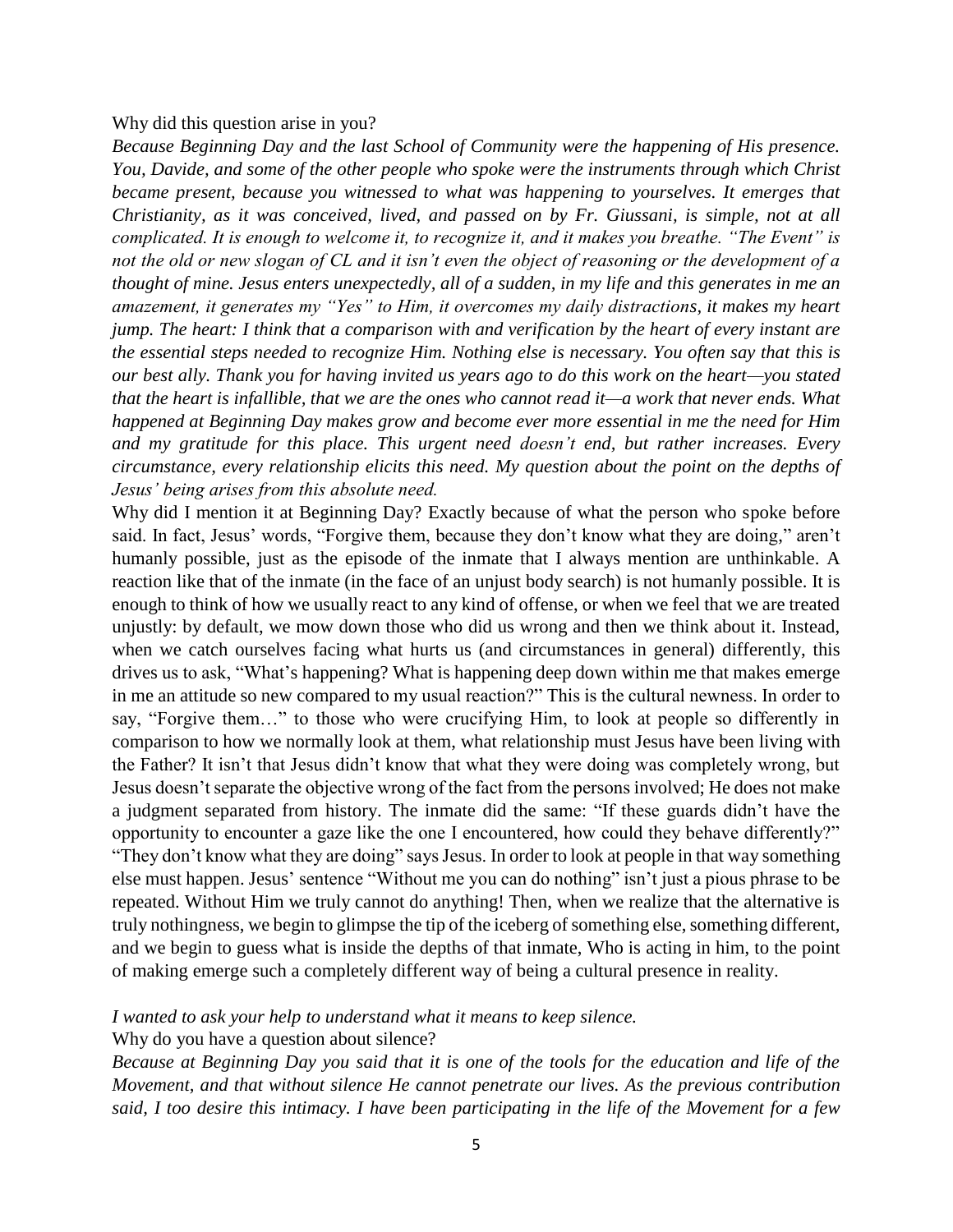*years even if I met it many years ago, and I had never before tried to keep silence. When I re-read this point, one morning I decided to look for a moment in which to keep silence in the midst of the usual things: rushing, work, the children, the things I have to do. Sometimes I tried also before falling asleep, but then sleep won…*

It prevails!

*Therefore, I didn't keep silence, but slept.*

"God gives to his beloved in sleep," says Psalm 127.

*That morning, as I went to work, I decided to try to keep silence—I have almost an hour on the road after I drop my daughters off at school. So, I didn't turn the radio on and I didn't pray the Rosary. The first thing that came to mind when I put myself in that position was the Psalm that says, "I ponder all your deeds" (Psalm 143). Actually, it didn't work out like that, because my mind started to wander to many things, things I had to do, things I had done, and there was no silence. Only at a certain point, unexpectedly, a thought about a friend, whom I wish could meet some of my other friends, entered my mind, and I prayed for her, but for the remaining time I got*  lost in my small things. Therefore, I wanted to ask you what it means to keep silence and how one *can learn to keep it.*

Let's re-propose the question: what does it mean to keep silence?

*I never tried to keep silence, but I will recount two facts that…*

This is the beauty of it, that one doesn't plan it! This is how we can see how it happens.

*Last summer at the CLU vacation we invited an important politician to have an open conversation with us. During the conversation I had with him before over 400 kids, I saw a very important man, over 70 years old, with a history completely different from ours, interested in understanding the purpose of life, striving to understand what we are doing in the world. In that moment the two of us were united by that. Everything happened right there, in that instant in a hand that offers it to us now. I saw Christ happening when I realized that we were both changing our attitudes during the meeting. At a certain point, as I looked at him, I noticed that he was moved while he thanked us for the existence of a companionship where such deep questions can be brought to the table, a fact that over many years he had not seen happen either in public or in private. For me it was as if it were happening for the first time. In that moment I was moved too, in real time; moved in the sense that the presence of the Lord set me in motion. Together we said to each other, "We aren't leaving through that door as we were when we came in, we are different." He is if He changes. After the meeting something that I would have never expected happened to me. Usually, after the meetings I go to drink a few beers with my friends and we comment on what was said. That time I couldn't, I swear I couldn't! No one told me what I had to do, but I swear that my heart was so full that I had to keep silence—like the Apostles who went their separate ways without saying goodbye to each other because they were filled by the encounter they had just had—because my heart was so full because of what had just happened (not "just" for what had happened). There was nothing to be added to what was present there. It was all there. This was the first sign of change that I noticed. An event fills you with silence and it happens when you least expect it, as second fact—happened to me a while ago. It was a beautiful sunny day. One of my passions is my motorcycle and so I spent the whole day going for a rather long ride. It was the classic day in which nobody annoys you, the classic day in which you don't think of anything. I was having fun, I was leaning my bike down in the curves and I was very happy. However, on my way back*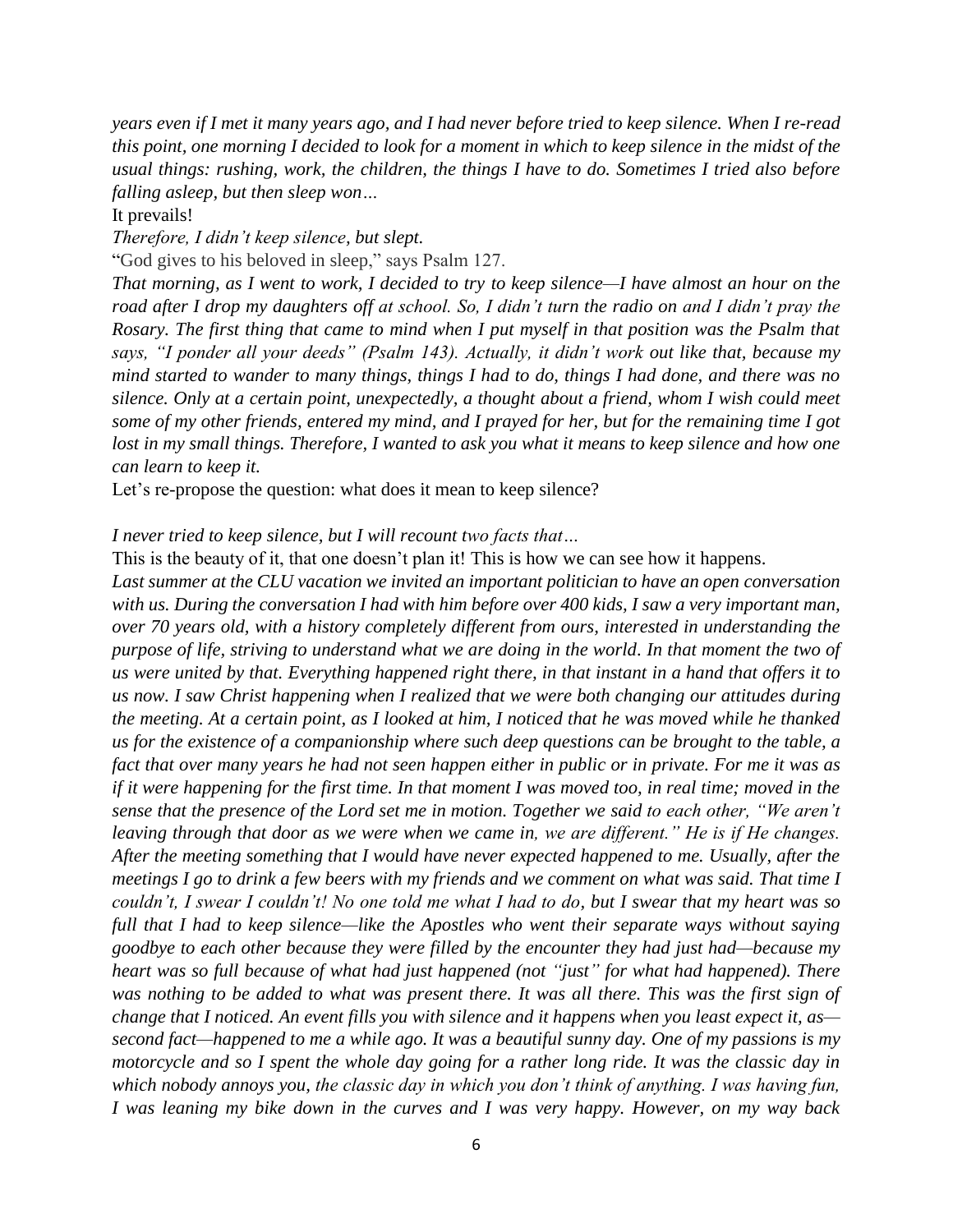*something happened, and I was amazed. I had to stop. I had to stop and try to spend a moment with Him, to regain the awareness of He Who makes and fulfills everything in my life, to realize that not even that day could fulfill me. That is why I need silence, I need to stop a moment to allow that tender Presence to penetrate my whole self. In fact, I realize more and more that it is not enough that things, facts, are beautiful and strike me. They must enter within me, otherwise they will remain outside, a memory of the past. Only if I leave room for the Presence of Christ do they become experience and change me. This stopping a moment to look, that is, silence, is what is helping me most, because as I said before, it reaches the point of moving me and letting even those days in which I could say—in my mind—that I can do without anything be defined by His presence.*  Daily life can start to have this density when one is amazed by what happens. In fact, as we were saying earlier, pondering all His deeds means to acknowledge what He is doing now, and one can do that because he finds himself in front of something he has never seen before: for the first time he is so struck that his life is filled with silence. I am surprised by this contribution, because it witnesses to how everything is born at the same time, beginning with the amazement at seeing Him happen, which is very evident because it is humanly impossible. Then, what happens—as you said—can't be anything but Him at work. He is if He changes. This awareness of Him at work introduces us to silence. That is why you couldn't help giving up your beer to keep silence. The same happened to you during that wonderful day on your motorcycle. I always remember the episode of Fr. Giussani at a wonderful party, when at a certain point he notices an "exasperate tension […] to call out your name, oh Christ" (*L'attrattiva Gesu`* [The attraction of Jesus] BUR, Milan 2001, p. 153), not as something pasted on afterwards, but rather as something arising from the present event. In fact, Christian silence isn't not speaking, but rather a *full* silence. The majority of people cannot stand silence, because it means finding oneself alone with one's own inner noise, with one's discomfort, with one's wounds. That's why they prefer music, the TV, not to be alone with themselves. One can be alone with oneself only if a Presence defines his life, if he is full of an encounter. The fact that this starts to become an experience is striking, as this friend who is at college recounts, "This year a friend who is not in the Movement came for the first time to the CLU Exercises. I had been struck by his decision to come, because he is going through a period of great questions and he had seen in this opportunity not so much the possibility of getting some answers to his questions, but rather the opportunity to continue to look at and address them, certain that living with all these 'unresolved' questions was more beautiful because it makes one seek constantly. The first evening after the Introduction, back at the hotel, curious to know how it went and to get his impression, I asked him, 'What do you think of this evening?' He answered, 'I am very happy. Give me the room key, because I am going to bed. I want to go to bed with this happiness without spoiling it.' Afterwards, he explained himself better, writing me, 'I was happy because I was in that place with the awareness that in that moment it was the only place in which I wanted to be, with the person who had looked at me and showed me how one can live in a true and fulfilled way. Thus, at the end of the meeting I was so full of joy that I felt that any word would have "spoiled" the sacredness of the moment.' I was struck that for him two hours were enough to have that experience of silence that we propose to each other and that I—this is the sixth year I have attended the Exercises—have never lived like that." The experience is given back to us by the newest person!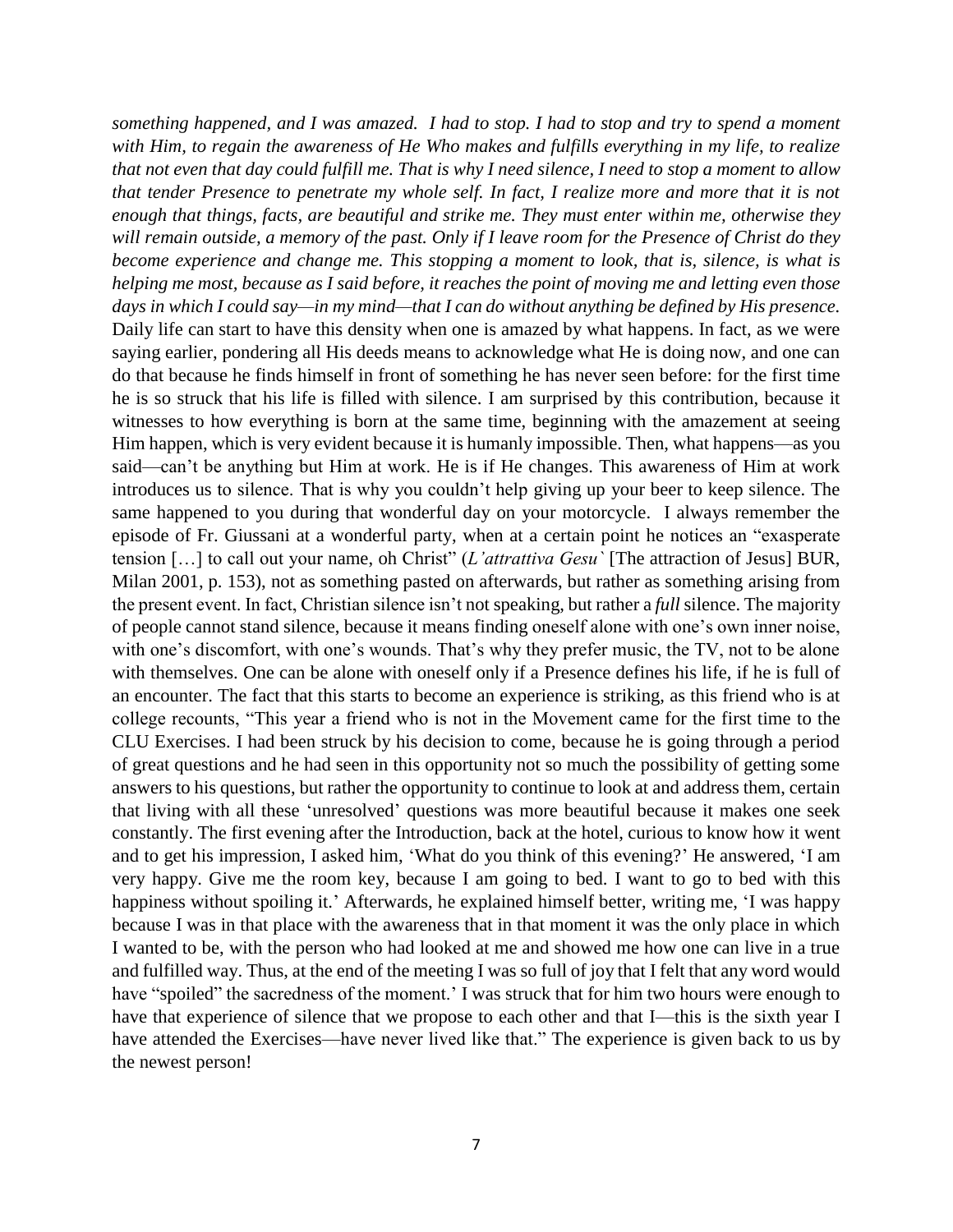*A while ago I asked a dear friend to have dinner with our small Fraternity group which I have been meeting with for the past year-and-a-half. I thought of her because I have great respect for her and because I thought that the place that is so useful for me could help her with some difficulties that she had confided to me some time before. Before speaking to her I thought of what I was going to say to her; I was prepared to address any objection she might have, and I had thought carefully about my answer to this or that question. When in the end I simply told her that I wanted her to join our group of Fraternity because we care for her and because for me it is a privileged place, she was silent. When I finished speaking, she was moved and answered, "You know, in these days I have been thinking that I need a point [a place], because on my own I get totally lost in my thoughts and in the chaos of my days. I will say "Yes" because I need what you are proposing to me, I really need it. I feel as if I were drowning and someone is pulling me back by the hair. I am honestly telling you that I haven't gone to School of Community for awhile; I am not following anything, and I am alone, but I truly need what you are proposing to me." I was speechless, because I realized how true what you told us in point 4 of Beginning Day is. I found myself having firsthand a certain impression of things that is then translated into a discourse, into a preconception; in fact, I thought I knew how she was going to answer, and I was ready to argue. But when the answer to one's true need happens, things are different, because it eliminates all the discourses. This was totally clear.*

It is what we said at Beginning Day: if this gaze is not given back to us—as we saw this evening we don't leave our impressions and images behind. Yet, it is enough that it happens again, and the person is able to recognize that she needs a place to avoid getting lost in her own thoughts or in the chaos of her life. It is a real need, palpable, touchable. Sometimes one may not realize it right away, but when life's circumstances happen, one understands. A person who was "slapped" at work, because he was not given the position that had been promised to him, wrote to me in amazement, "After some initial bewilderment, contrary to what I would have expected, I wasn't overwhelmed by anger or disappointment, but I caught myself wondering where the Mystery was taking me [a curiosity already begins—"Where the Mystery was taking me"— because we can no longer look at reality as separated from the Mystery] and what plans He had in store for me. I realized that even if for me that circumstance was far from desirable, I could face what was happening to me with a new attitude of trust in reality, because it was given to me by the Mystery. I discovered myself free from performance anxiety and from the need of having to be defined by a professional role. Until that moment I had never had such a clear awareness of how much the regular work of School of Community during recent years was working in me [it seems like nothing, but this is generating a subject, a person who, through what is happening to him, discovers in himself this new "I"]. The certainty that what had just happened was for my own good had given me a gladness that I brought home with me in the evening, to my family, so much so that my wife asked what nice thing had happened to me [he had just received a huge slap in the face, but he was not defined by his impression of it; he was defined by the certainty that had entered his life!]. In the following days, despite the fact that the wound was still open, the desire to go back to work to face the challenge of my daily reality as a new opportunity to verify my faith prevailed." This is the promise, not abstract, not only in eternal life, but already now, in the present, in the daily circumstances that we live.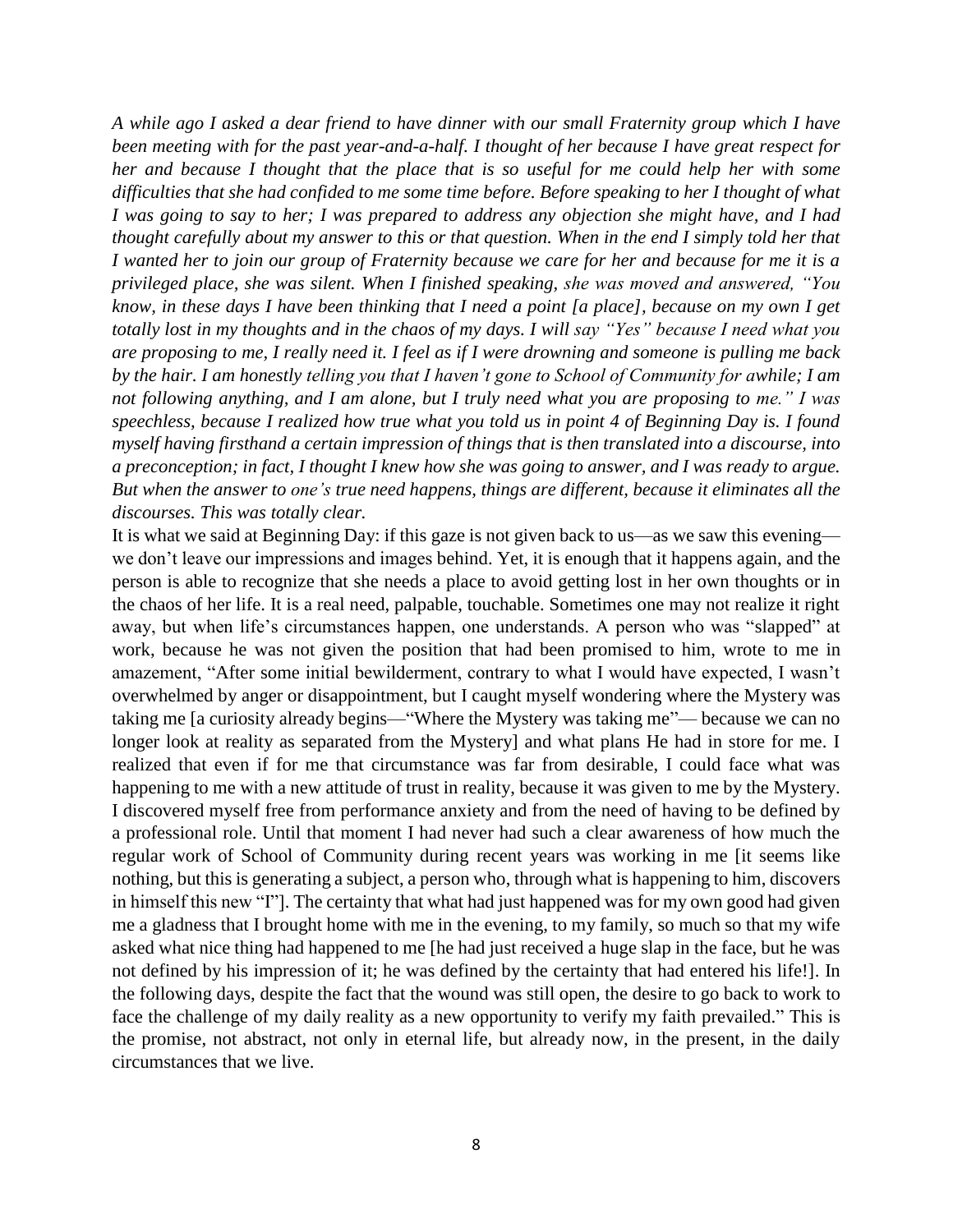The next School of Community will be on Wednesday December 20<sup>th</sup>, at 9:30 pm. During this month we want to continue to work on the text of Beginning Day in a particular way: we will not simply go over the text itself, but we will verify the connection between its content and the charitable gestures we proposed last time.

First of all, the Food Collection, to be held this Saturday, November 25<sup>th</sup>, which the Pope mentioned at the general audience this morning: "I wish all the best for the Food Collection that will take place next Saturday in fruitful continuity with the World Day of the Poor that we celebrated last Sunday" (November 19, 2017).

# Second, the initiative of the AVSI Tents.

The invitation is exactly to not miss the beginning in living these gestures. At the beginning it was not so. At the beginning we built on the presence of Christ; it isn't that we didn't build, but we built only on that. If we don't recover this gaze in the way we carry out gestures, we will end up doing them detached from the origin. We will be able to experience the newness of living them exactly in light of what we saw at Beginning Day, when I said that the dimensions of the Christian experience (culture, charity, and mission) spring precisely from the origin that is faith. They are not detached from it, but rather united by the origin, they are the expression of the origin. I invite you to this: to live these gestures as the expression of the origin. I am curious to hear from you at the next School of Community how you will have lived the connection between the content of Beginning Day and the gestures of the Food Collection and the AVSI Tents, and how you will have answered the needs that you have met, for the good of all.

From this point of view, I am going to read what our Romanian friends have recounted, "I have just returned from the School of Community in Bucharest […] rushing, with the desire to write you and tell you right away what Beginning Day, together with the provocation of the World Day of the Poor, represented [for us and] for me. Better, what Pope Francis's message generated in me and among the Romanians with whom I live, and how Beginning Day was an enlightening moment of method and judgment. As soon as I read the Pope's message it gave me a jolt. It speaks of poverty in a very concrete way, 'without rhetoric,' of the first Christians, of how they shared, of the 'vocation to poverty' and about staying with the poor, of the Our Father*…* Then, the final exhortation with which he invites all of us (consecrated lay people, movements, associations) so that a 'tradition' can be created. […] [After having invited all the associations and the bishop, she says that something interesting happened]. At one point I was tired because, on the one hand the initiative was gaining an unexpected dimension [due to all those invitations], while on the other hand is was becoming difficult to manage [...] so, [do you see how separating something from the origin is always lying in wait?] in front of something beautiful and great a little demand and complaint began to sneak in. Thus, I arrived at Beginning Day feeling a little tired. Instead…how amazing! That 'all of a sudden' and that 'at the beginning it was not so!' kept coming back to my mind. What does this mean for me? Does 'at the beginning' apply only to the first encounter? Or is that beginning always present when something happens "all of a sudden"? So, I asked myself what had struck me in the Pope's message. I realized that I didn't even remember it very well…That's it: 'doing' was replacing the initial amazement. So, very simply, I didn't do something spectacular, but I just followed the method: I remembered that text, by now forgotten in a drawer, and I re-read it. I was amazed again, it turned me around again. How wonderful: anything but complaints. Thank you […] for simply telling me to 'remember,' so that the gestures